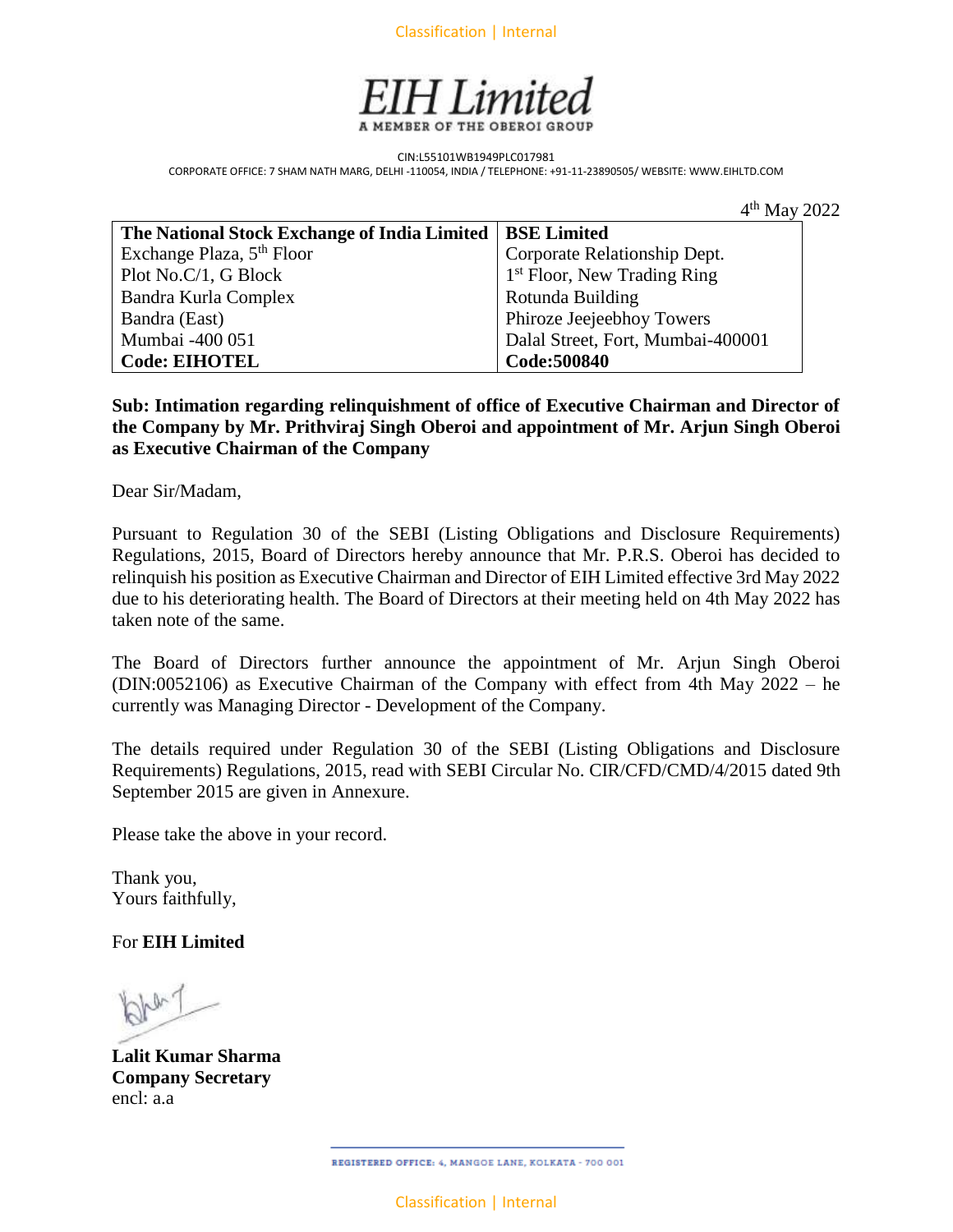



CIN:L55101WB1949PLC017981 CORPORATE OFFICE: 7 SHAM NATH MARG, DELHI -110054, INDIA / TELEPHONE: +91-11-23890505/ WEBSITE: WWW.EIHLTD.COM

## **Annexure**

## **A) Relinquishment of office by Mr. Prithviraj Singh Oberoi (DIN: 00051894)**

| Name (DIN)                 | Mr. Prithviraj Singh Oberoi (DIN: 00051894)                                                                                                                                                                                                                                                                                                                                                                                                                                                                                                                                                                                                                                                                                                                                                                                                                                                                                                                                                                                                                                                                                                                                                                                                                                                                                                                                                                                                                                                                                                                                                                                 |
|----------------------------|-----------------------------------------------------------------------------------------------------------------------------------------------------------------------------------------------------------------------------------------------------------------------------------------------------------------------------------------------------------------------------------------------------------------------------------------------------------------------------------------------------------------------------------------------------------------------------------------------------------------------------------------------------------------------------------------------------------------------------------------------------------------------------------------------------------------------------------------------------------------------------------------------------------------------------------------------------------------------------------------------------------------------------------------------------------------------------------------------------------------------------------------------------------------------------------------------------------------------------------------------------------------------------------------------------------------------------------------------------------------------------------------------------------------------------------------------------------------------------------------------------------------------------------------------------------------------------------------------------------------------------|
| <b>Reason for Change</b>   | Mr. P.R.S. Oberoi has decided to relinquish his position as<br>Executive Chairman and Director of EIH Limited effective 3rd<br>May 2022 due to his deteriorating health.                                                                                                                                                                                                                                                                                                                                                                                                                                                                                                                                                                                                                                                                                                                                                                                                                                                                                                                                                                                                                                                                                                                                                                                                                                                                                                                                                                                                                                                    |
| <b>Date of Resignation</b> | 3rd May 2022                                                                                                                                                                                                                                                                                                                                                                                                                                                                                                                                                                                                                                                                                                                                                                                                                                                                                                                                                                                                                                                                                                                                                                                                                                                                                                                                                                                                                                                                                                                                                                                                                |
| <b>Brief Profile</b>       | Mr. P.R.S. Oberoi's visionary leadership as Executive<br>Chairman of EIH Limited helped the Company grow to become<br>amongst the most respected hotel companies in India.<br>Mr. P.R.S. Oberoi is credited with placing Oberoi Hotels &<br>Resorts on the international luxury travellers' map with the<br>opening of several iconic luxury hotels in India and overseas -<br>these hotels have set new standards for luxury and service<br>globally. Oberoi Hotels & Resorts is recognised today among<br>the very best in the hospitality industry.<br>In keeping with Mr. P.R.S. Oberoi's firm belief that people are<br>the most valuable asset of any organisation, Mr. Oberoi<br>established 'The Oberoi Centre of Learning and Development'<br>in 1967. Mr. P.R.S. Oberoi's passion for people and for their<br>growth and development is as strong 55 years later. 'The<br>Oberoi Centre of Learning and Development' is considered<br>amongst the best in Asia.<br>Mr. P.R.S. Oberoi has received numerous awards and<br>accolades for his significant contribution to hospitality and to<br>business in India. Mr. P.R.S. Oberoi received India's second<br>highest civilian honour, the 'Padma Vibhushan' in 2008;<br>'Corporate Hotelier of the World' by HOTELS magazine in<br>2010; the Forbes India Lifetime Achievement Award in 2014<br>and the CNBC TV18's 'Top 15 Indian Business Icons' in 2015<br>to name just a few. His vision in developing exceptional hotels<br>and his passion for perfection in all aspects of hotel operations<br>helped set the standard for luxury hotels around the world. |